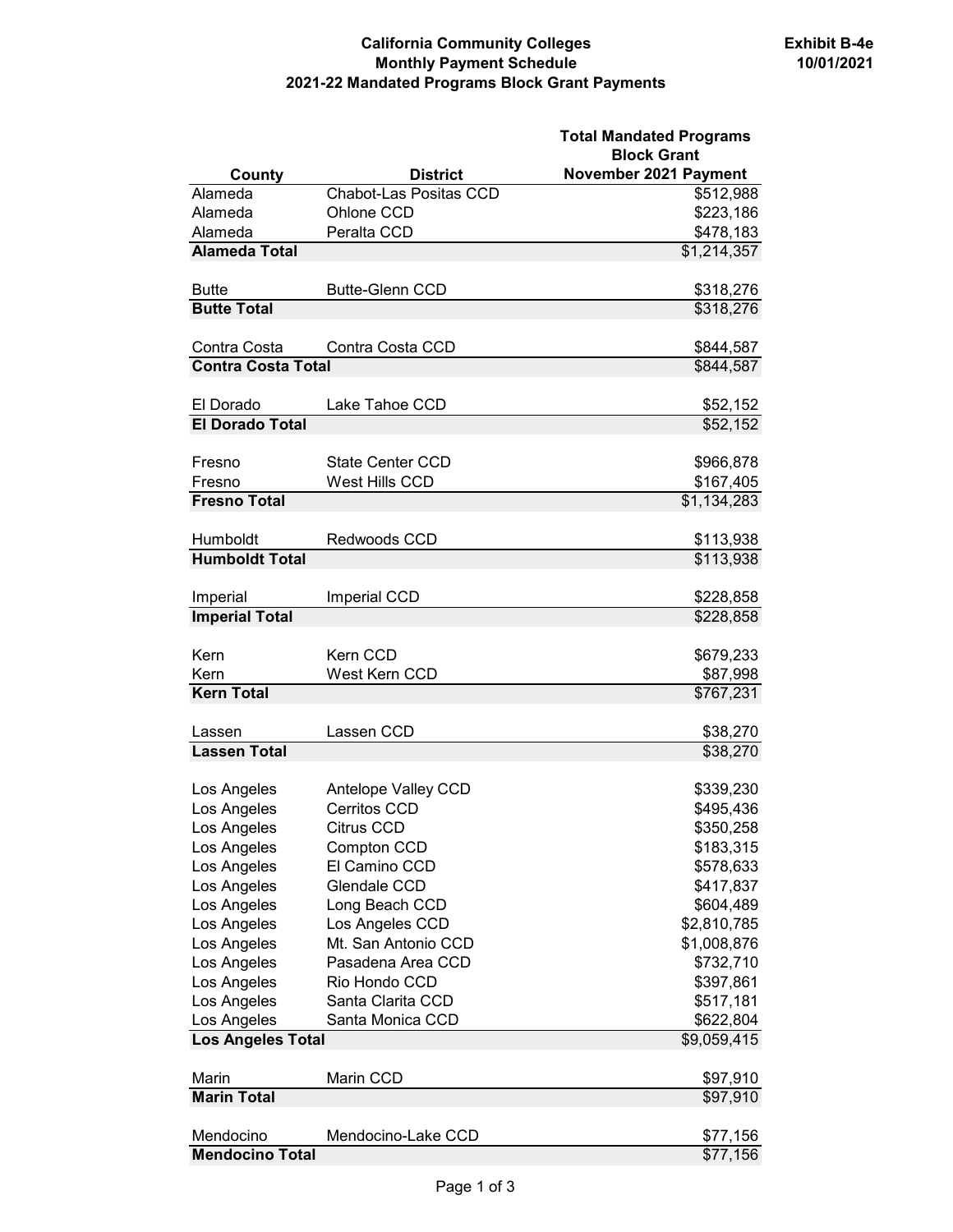## **California Community Colleges Monthly Payment Schedule 2021-22 Mandated Programs Block Grant Payments**

| County                      | <b>District</b>                               | <b>Total Mandated Programs</b><br><b>Block Grant</b><br>November 2021 Payment |
|-----------------------------|-----------------------------------------------|-------------------------------------------------------------------------------|
| Merced                      | Merced CCD                                    | \$299,461                                                                     |
| <b>Merced Total</b>         |                                               | \$299,461                                                                     |
|                             |                                               |                                                                               |
| Monterey<br>Monterey        | <b>Hartnell CCD</b><br>Monterey Peninsula CCD | \$225,294<br>\$190,800                                                        |
| <b>Monterey Total</b>       |                                               | \$416,094                                                                     |
|                             |                                               |                                                                               |
| Napa                        | Napa Valley CCD                               | \$145,110                                                                     |
| <b>Napa Total</b>           |                                               | \$145,110                                                                     |
| Orange                      | Coast CCD                                     | \$904,114                                                                     |
| Orange                      | North Orange County CCD                       | \$1,029,305                                                                   |
| Orange                      | Rancho Santiago CCD                           | \$847,080                                                                     |
| Orange                      | South Orange County CCD                       | \$815,443                                                                     |
| <b>Orange Total</b>         |                                               | \$3,595,942                                                                   |
| Placer                      | Sierra Joint CCD                              |                                                                               |
| <b>Placer Total</b>         |                                               | \$425,182<br>\$425,182                                                        |
|                             |                                               |                                                                               |
| Plumas                      | <b>Feather River CCD</b>                      | \$52,011                                                                      |
| <b>Plumas Total</b>         |                                               | \$52,011                                                                      |
| Riverside                   | Desert CCD                                    | \$317,372                                                                     |
| Riverside                   | Mt. San Jacinto CCD                           | \$371,556                                                                     |
| Riverside                   | Palo Verde CCD                                | \$65,600                                                                      |
| Riverside                   | <b>Riverside CCD</b>                          | \$932,334                                                                     |
| <b>Riverside Total</b>      |                                               | \$1,686,862                                                                   |
| Sacramento                  | Los Rios CCD                                  | \$1,428,847                                                                   |
| <b>Sacramento Total</b>     |                                               | \$1,428,847                                                                   |
|                             |                                               |                                                                               |
| San Bernardino              | <b>Barstow CCD</b>                            | \$78,544                                                                      |
| San Bernardino              | Chaffey CCD                                   | \$514,158                                                                     |
| San Bernardino              | <b>Copper Mountain CCD</b>                    | \$44,283                                                                      |
| San Bernardino              | San Bernardino CCD                            | \$458,683                                                                     |
| San Bernardino              | Victor Valley CCD                             | \$267,808                                                                     |
| <b>San Bernardino Total</b> |                                               | \$1,363,476                                                                   |
| San Diego                   | Grossmont-Cuyamaca CCD                        | \$528,868                                                                     |
| San Diego                   | MiraCosta CCD                                 | \$311,095                                                                     |
| San Diego                   | Palomar CCD                                   | \$562,236                                                                     |
| San Diego                   | San Diego CCD                                 | \$1,177,435                                                                   |
| San Diego                   | Southwestern CCD                              | \$455,070                                                                     |
| <b>San Diego Total</b>      |                                               | \$3,034,704                                                                   |
| San Francisco               | San Francisco CCD                             | \$619,970                                                                     |
| <b>San Francisco Total</b>  |                                               | \$619,970                                                                     |
|                             |                                               |                                                                               |
| San Joaquin                 | San Joaquin Delta CCD                         | \$478,999                                                                     |
| San Joaquin Total           |                                               | \$478,999                                                                     |